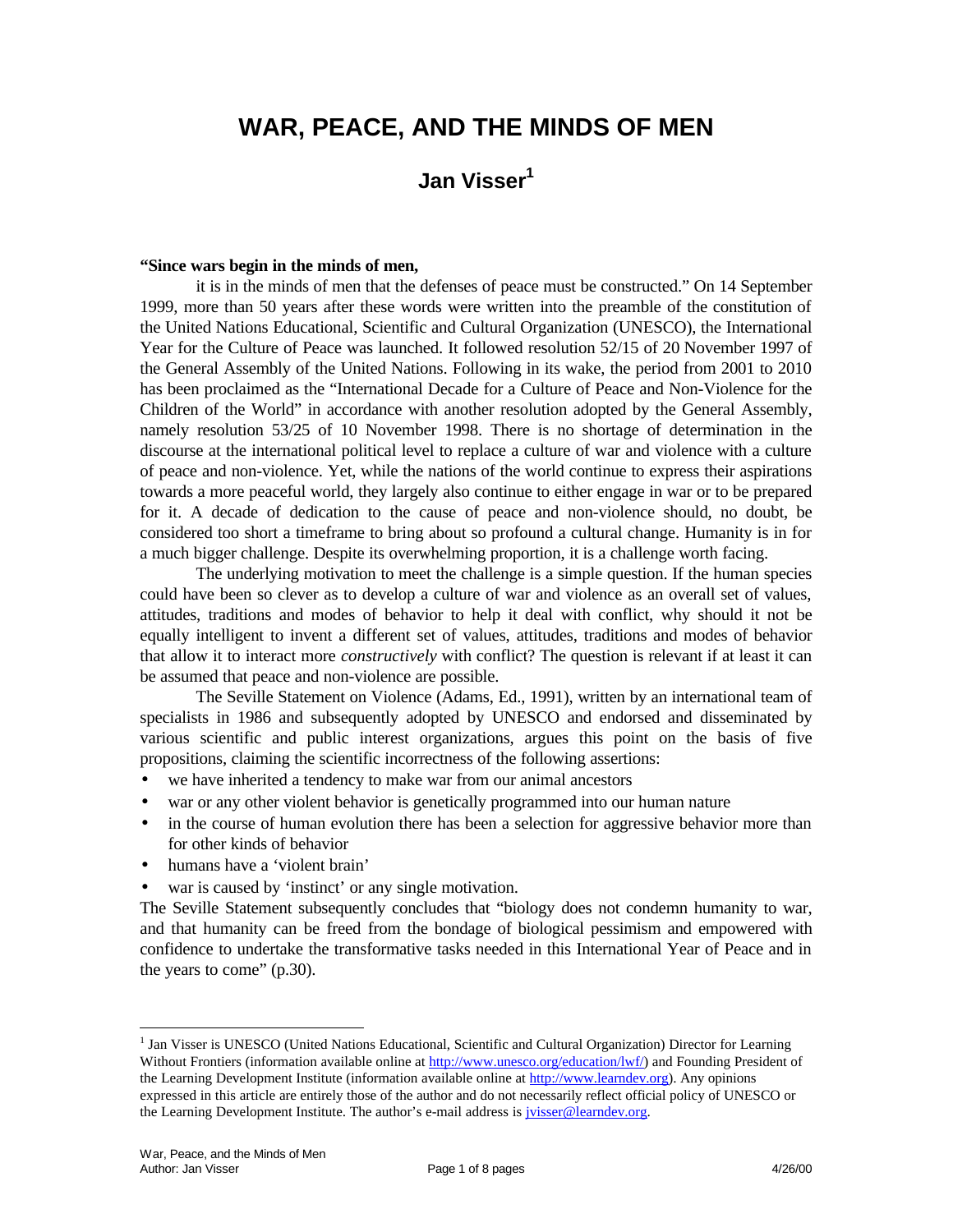Pinker (1997) opposes the idea that scientific gatherings should "pass votes on empirical issues that one might have thought would be hashed out in the lab and the field" (p.45). He argues that the position expressed in the Seville Statement is irrelevant and counter to the way in which scientists should pursue their quest for truth. He maintains that the issue is a moral one and that it should thus be argued on moral grounds.<sup>2</sup>

# **Living at different levels of reality**

I suggest that the opposition between the two points of view is an expression of the complexity of the issue under consideration. Fundamental questions about war and peace should neither be approached on the basis of mere scientific argument – which wasn't the intention of the Seville Statement – nor should they be approached exclusively in moral terms – which was not either what Pinker argued. Nicolescu (1996) calls for "une nouvelle vision du monde" (p.60), a vision that transcends the habitual boundaries between domains of knowledge and the distinct mindsets that govern the various processes of knowledge development as they are embodied in different disciplines. Such a transdisciplinary vision, as Nicolescu argues, is "radicalement distincte" (p.67) from how one would see the world merely on the basis of adding up the knowledge accumulated in the various areas of disciplinary research. At the same time, it is also complementary to such approaches. It seeks to understand the world in terms of "la dynamique engendrée par l'action de plusieurs niveaux de Réalité à la fois" (p.67). In other words, transdisciplinarity "se nourit de la recherche disciplinaire, qui, à son tour, est éclairée d'une manière nouvelle et féconde par la connaissance transdisciplinaire" (p.68).

Wilson (1998) argues that "the ongoing fragmentation of knowledge and resulting chaos in philosophy are not reflections of the real world but artifacts of scholarship" (p.8). He therefore calls for *consilience*. The term, he explains, was coined in 1840 by William Whewell and it literally means "a 'jumping together' of knowledge by the linking of facts and fact-based theory across disciplines to create a common groundwork of explanation" (p.8).

The idea is similar to Koestler's (1989/1967) concept of *bisociation*, the mental act "to live on several planes at once" (p.183), and suggested by him to be "the essence of creativity" (p.184), engendered by the "cross-fertilization – or self-fertilization within a single brain" (p.184) of different conceptual frameworks. The history of the development of science and technology shows no shortage of examples – quite a number of them being cited by Koestler – of how the consilience of different ways of knowing led to fundamentally new visions or inventions that changed the world. Koestler relates the idea of bisociation to the roots of the Latin word *cogito*, which comes from *co-agitare*, or shaking together.

#### **Complexity** *versus* **linear causation**

The Seville Statement on Violence is a refutation of the idea that war is a biological necessity. As such, its argument is grounded in the deterministic views that have propelled the development of scientific knowledge until, at various stages during the twentieth century, that mental framework got challenged. There is a danger that the Seville Statement may be taken to mean that, within the same deterministic frame of mind, we should now start looking for the mechanisms that will bring about a culture of peace and non-violence. As soon as those mechanisms have been identified, they can then be written into UNESCO's mid-term strategy and a series of biennial programs and budgets so that the world can be changed accordingly (assuming UNESCO's member states will be more forthcoming than now in providing it with funds). Hence the aforementioned decade. A cycle and a half – each of UNESCO's mid-term strategies covers a

<u>.</u>

<sup>&</sup>lt;sup>2</sup> To represent Pinker correctly, I should add that he does not imply "that scientists should pursue the truth in their ivory tower, undistracted by moral and political thoughts" (p.47).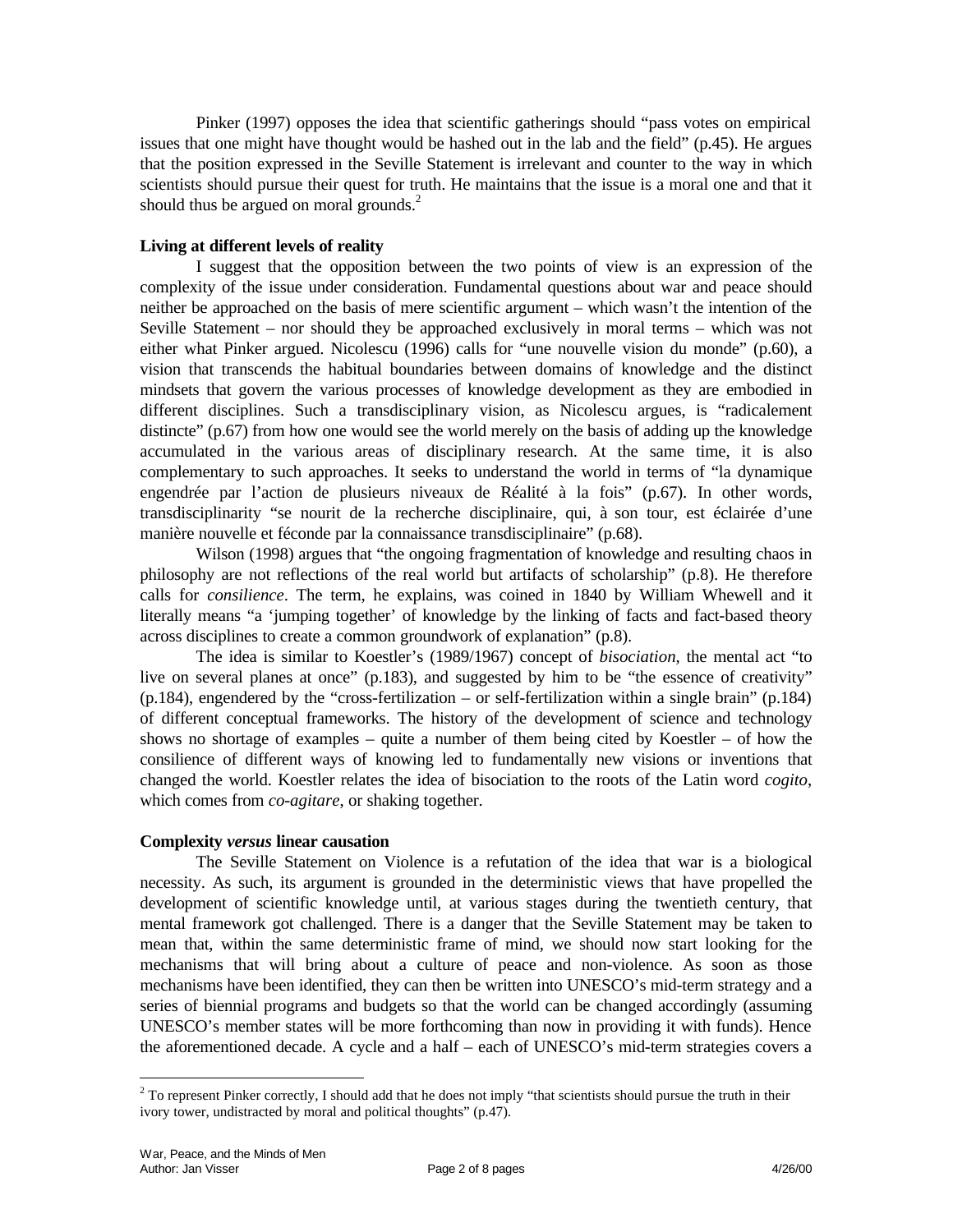period of six years – could get us a long way towards the goal. Indeed, at the launching of the International Year for the Culture of Peace, the recurrent question to a sequence of speakers, was: "What must we do?" With the exception of Abbé Pierre, all speakers came up with some sort of answer. Abbé Pierre's brief comment was: "I don't know." He then refocused the attention on what and who we should *be*. I contend that Abbé Pierre's position is one that recognizes the wholeness and complexity of the issue as it calls for a search of human and social ways of being that reflect the multiplicity of levels of organizational complexity inherent in the problem addressed.

### **Beyond the minds of men**

In exploring the questions of war and peace, and the cultures that support and sustain them, we need to look beyond the minds of men to what happens between them, how they get organized into collective mindsets, what happens between different collective mindsets, how these are organized in still larger wholes, and so on. We must reestablish the connection between comprehension and intelligent behavior at levels appropriate for our times. Knowledge having progressed to unprecedented levels of rapid expansion and increasing complexity "rend légitime la question de l'adaptation des mentalités à ces savoirs" (Nicolescu, p.61). One can no longer look at that question simply in terms of the minds of individuals. We must seek to foster the development of intelligent behavior at higher levels of mental ability subsumed in the social organization of the human mind in multiple aggregates that are, as aggregates, capable of complex adaptation. Surely, this is a process that goes beyond simply adding up whatever knowledge is present in a group of individuals. "…La somme des meilleurs spécialistes dans leurs domaines ne peut engendrer…qu'une incompétence généralisée, car la somme des compétences n'est pas la compétence: sur le plan technique, l'intersection entre les différents domaines du savoir est un ensemble vide" (p.64). Minds must therefore be brought together in ways that allow them to exploit fully their individuality and, at the same time, fundamentally also overcome their individuality. If this sounds paradoxical, I shall, further on, argue that learning is the key condition to transcend the paradox. Learning is, so to say, 'le tiers inclus' (in the sense Lupasco developed the concept; see Badescu & Nicolescu, Eds, 1999) between the individual mind and the aggregate mind<sup>3</sup> at higher levels of organizational complexity. It is in the interlinking of the minds, based on the willingness "to go beyond the boundaries of academic disciplines or ideologies" (as stated in the Vision of the Santa Fe Institute), that consilience must be sought, exploring the wealth of disciplinary, multidisciplinary, interdisciplinary and transdisciplinary approaches, which are, in the words of Nicolescu, "quatre flèches d'un seul et même arc: celui de la connaissance" (p.69).

#### **The social organization of knowledge and intelligent behavior**

The question of the social organization of knowledge, including the ways in which knowledge is generated, becomes thus crucially important for our times. Some of the major challenges facing humanity call for entirely new ways for the world to govern itself. This is perhaps most clearly visible in the discrepancy between discourse in international and national fora and the limited ability of intergovernmental organizations and national governments to translate expressed political will into practical and constructive consequences. Problems like the overall

 $\overline{a}$ 

 $3$  I am using the concept 'aggregate mind' to denote the capacity of functionally integrated individual minds to develop intelligent behavior at the aggregate level. The aggregate mind is thus a functional whole. If aggregated minds achieve functional integration, then the component parts, i.e. the individual minds, are no longer isolated entities. They then exist both for and by means of the whole. The aggregate mind is an autocatalytic set in the sense referred to by Kauffman (1995). Koestler (1989/1967) has introduced the notion of 'holons' to denote aggregates that function "(a) as autonomous wholes in supra-ordination to their parts, (b) as dependent parts in sub-ordination to controls on higher levels, (c) in co-ordination with their local environment" (p.103). The capacity of humanity to develop intelligent behavior at different levels of aggregating minds may be visualized in a similar fashion.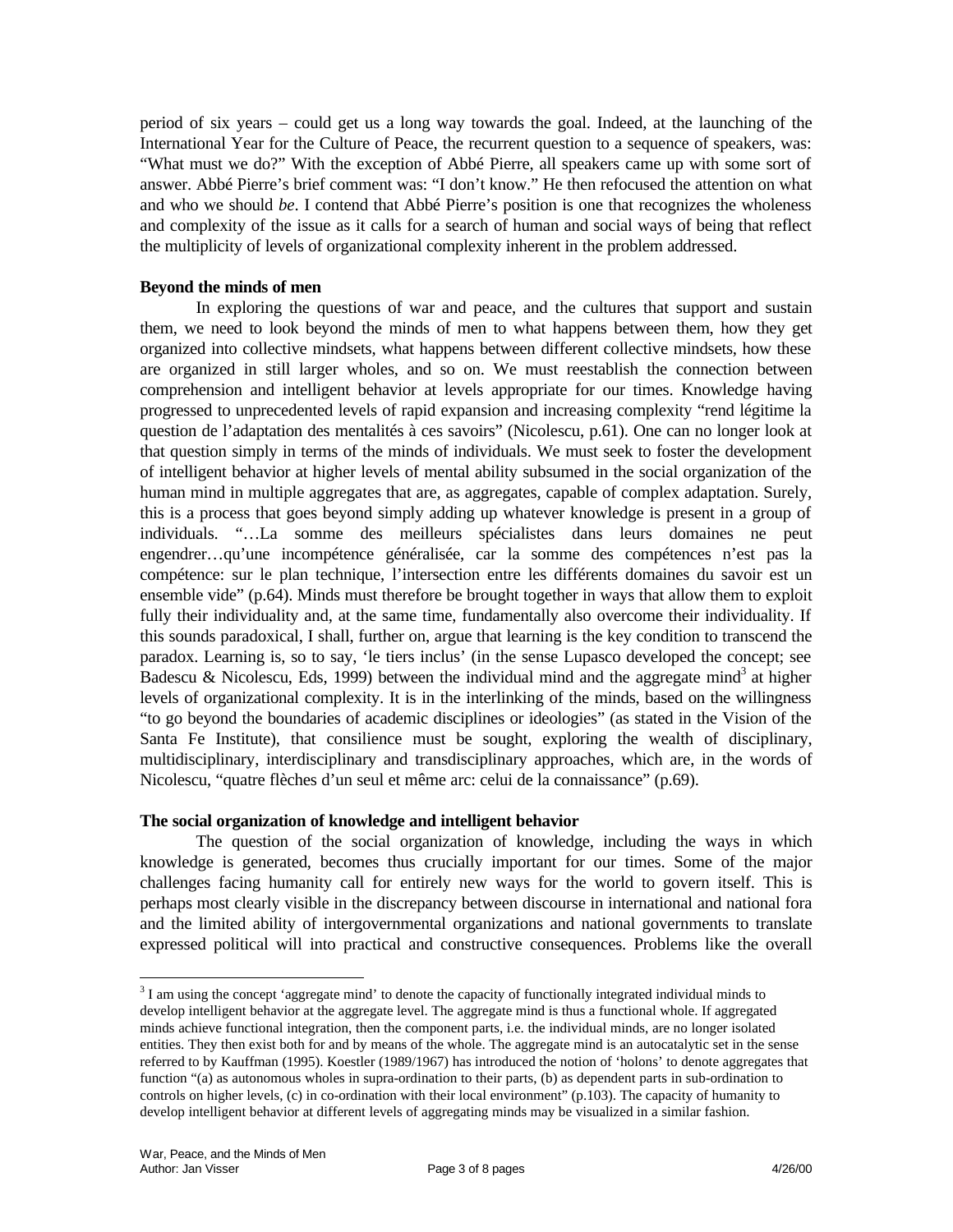management of the earth's resources for the shared benefit of all, global warming, rapid growth of the world population, and options for global economic development are typical examples of areas in which existing structures have outlived their usefulness. Their ability to produce intelligent behavior is limited by their inability to conceive of themselves, in addition to their quality of being integral entities in their own right, also as parts of larger wholes.

No longer having sufficiently large resources that would allow them to live with the illusion that they, as such, could have a significant impact on what happens in the world, organizations, such as UNESCO or other entities of the United Nations system, which function at the transnational level, sometimes prefer to formulate their strategies in terms of their role as catalysts of development. The mindset behind such strategies remains one that postulates a world ordered in such a way that particular actions could be predicted to have desired consequences and in which development is moved along by centrally directing (in this case catalytic) agencies. The study in the sciences of complexity (see for instance online the Santa Fe Institute Publications) reveals that in many instances such a mindset is less useful, if not outright unproductive, to deal with the kind of problems these same organizations put on their agenda. If effective in catalytic ways, then such organizations will benefit from conceiving of themselves as parts of larger, functionally integrated, wholes, the various parts of which form so-called *autocatalytic* sets (see for this concept e.g. Kauffman, 1995). This would mean that these same organizations become themselves as much the object of the catalytic action of others as others take part in processes for which these organizations are the catalysts.

#### **Learning at different levels of organizational complexity**

The above considerations have implications for how we as individuals, communities, societies, and the world at large should conceive of learning and visualize the environment in which learning takes place. Learning is still often seen merely as a process by which a learner acquires something that may either be defined as information, or a particular skill, an attitude, or even as a set of values. It is a utilitarian concept. Moreover, the assumption is that, whatever is being acquired was not yet present in the learner. So somehow, somewhere, someone must either transmit what is to be acquired or otherwise facilitate a process to facilitate such acquisition involving other sources. It is not difficult to recognize how this idea of learning underlies much of what goes on in schools, during training events, and even in cases where learning takes place at a distance. The overriding perception is that learning is the consequence of instruction. While it is certainly true that some – at times significant – learning is the result of instruction, it is not true that *all* or *most* learning results from it. A simple investigation suffices. Ask anyone to describe his or her most profound and significant learning experience. The answer of most people to that question will have nothing to do with any instructional process. In addition, one needs but to observe daydreaming in the classroom to convince oneself that independent mental activity, and thus learning, may often take place despite instruction.

A totally new vision of learning is required if we want to seriously explore the social organization of cognition and intelligent behavior in ways that take into account the diversity of levels of organizational complexity reflected in the reality with which we interact. One such vision is expressed in the following definition of learning, which I have recently proposed (Visser, 1999; Visser, in print): *"Human learning is the disposition of human beings, and of the social entities to which they pertain, to engage in continuous dialogue with the human, social, biological and physical environment, so as to generate intelligent behavior to interact constructively with change."* The chapter in the forthcoming International Handbook on Lifelong Learning, in which this definition will appear, discusses it at length. For the purpose of the present paper, I shall limit myself to highlighting only a few aspects that are relevant for our discussion.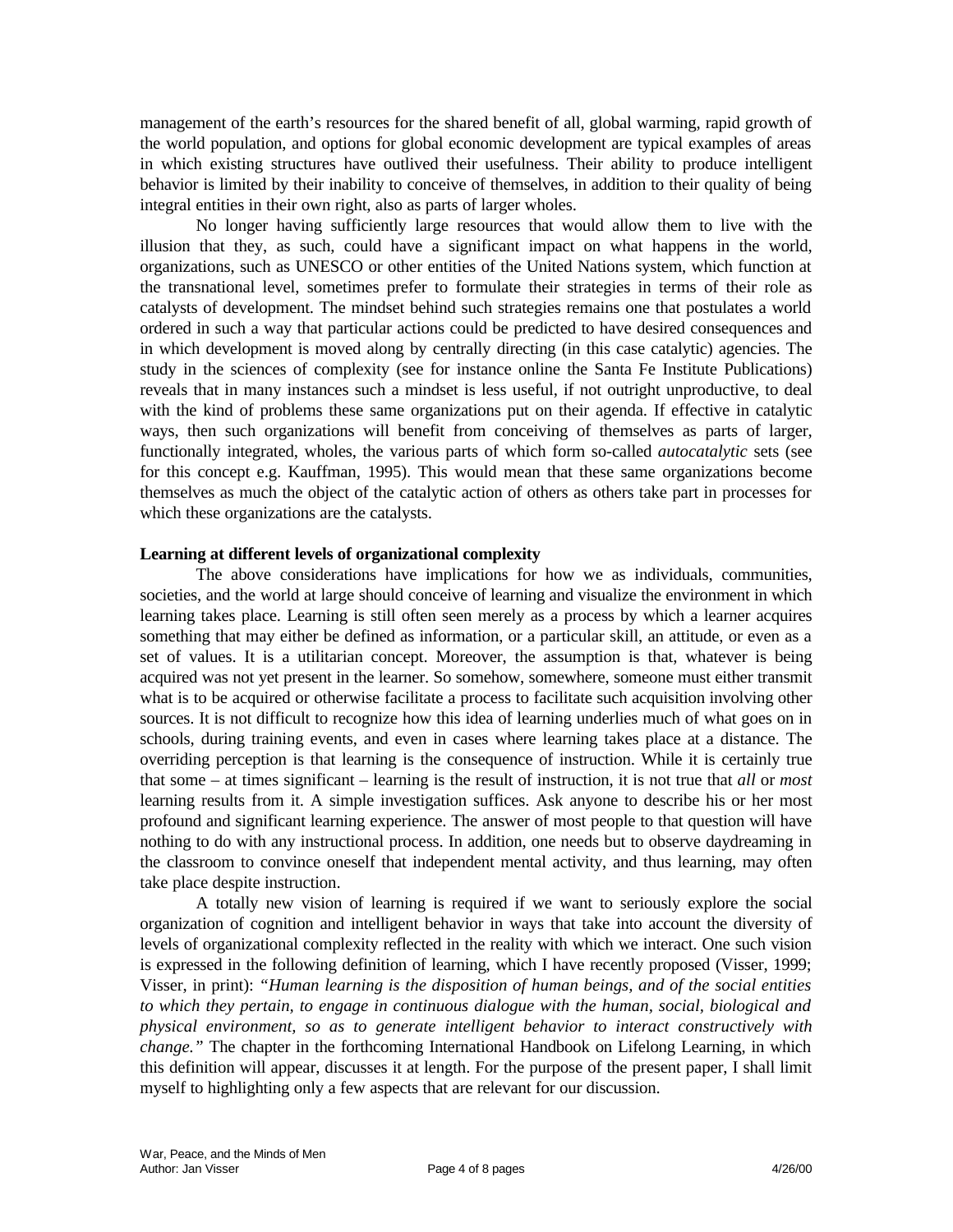#### *Constructive interaction with change:*

The vision behind this definition is that we are all part of ongoing change processes. Each of us interacts with the change we see around us. While doing so, we also produce change, which, in turn, becomes part of the change that others see and interact with. Interaction with change does not necessarily mean increased production of change. The aim may often be to minimize change, to stay in dynamic equilibrium with our environment. This is, in fact, what is indicated by the term 'constructive.' There is no progress without change, but not all change is progress. Our intelligent behavior should be directed towards producing change wisely.

The definition refers to constructive interaction with change as the ultimate reason why we learn. More than ever before is this an important consideration. Distinct from only a few decades ago, change has become explosive and turbulent. Formerly, successive generations would replace each other faster than most of the things in their environment would change. Typically, therefore, each generation could spend some time at the beginning of its lifespan to prepare itself for its course through life. Should things change, than such change would be gradual and one particular generation could prepare the conditions – such as an adapted school curriculum – that would allow the next generation to prepare itself slightly differently for the changed circumstances. It has only taken a few decades, roughly since the nineteen-sixties for that situation to change fundamentally. In his 1997 autobiography, Pais notes that it is characteristic of our times that the period in which existing information and technology become obsolete is now shorter than the roughly 20-year timeframe that marks the leadership of a particular human generation before the next one takes over. When such a critical point is reached, he suggests, "the experience of the older generation is no longer all that helpful" (p.474).

It is this same period of only a few decades, more precisely of 39 years, in which, after three million years of hominid evolution, the world population grew from three billion  $(3.10^9)$  in 1960 to a frightening six billion  $(6.10^9)$  by the end of 1999. It is expected to grow to almost 9 billion  $(9.10^9)$  by 2050, with most of the newly born people – currently 95 % of them, according to figures of the United Nations Population Fund – living in so-called developing countries. This is exactly the part of the world with the greatest problems in terms of access to clean drinking water, decent housing, medical services, basic sanitation and the kind of learning opportunities that have become essential in order not to become marginalized in today's world.

#### *Disposition:*

To define learning as a disposition is quite radically distinct from the usual ways of looking at learning, which focus on the intention to engage in some specific activity, normally perceived as taking place inside the head. Such views totally ignore a very important area of learning, namely *unintended* or *incidental* learning. To assume that learning, as traditionally defined, is lifelong, is quite unnatural. People change specific intentions, including the one to learn, all the time. However, they don't do the same with their dispositions. In fact, they can be disposed to do many things at the same time and it is therefore perfectly acceptable to assume a lifelong disposition in the sense referred to in the proposed definition. To create the conditions for lifelong learning then translates into the challenge to foster and nurture the above disposition. This is a task much more formidable than what is involved in creating the conditions of learning in particular instructional contexts along the lines so eloquently analyzed and discussed by Gagné (1985).

#### *Dialogue:*

The proposed definition emphasizes the dialogic nature of learning. It thus shifts the attention away from the exclusive focus on the individual human brain, thereby breaking with the preferred vision that underlies most of the schooling and training tradition. "Truth is not found inside the head of an individual person, it is born between people collectively searching for truth, in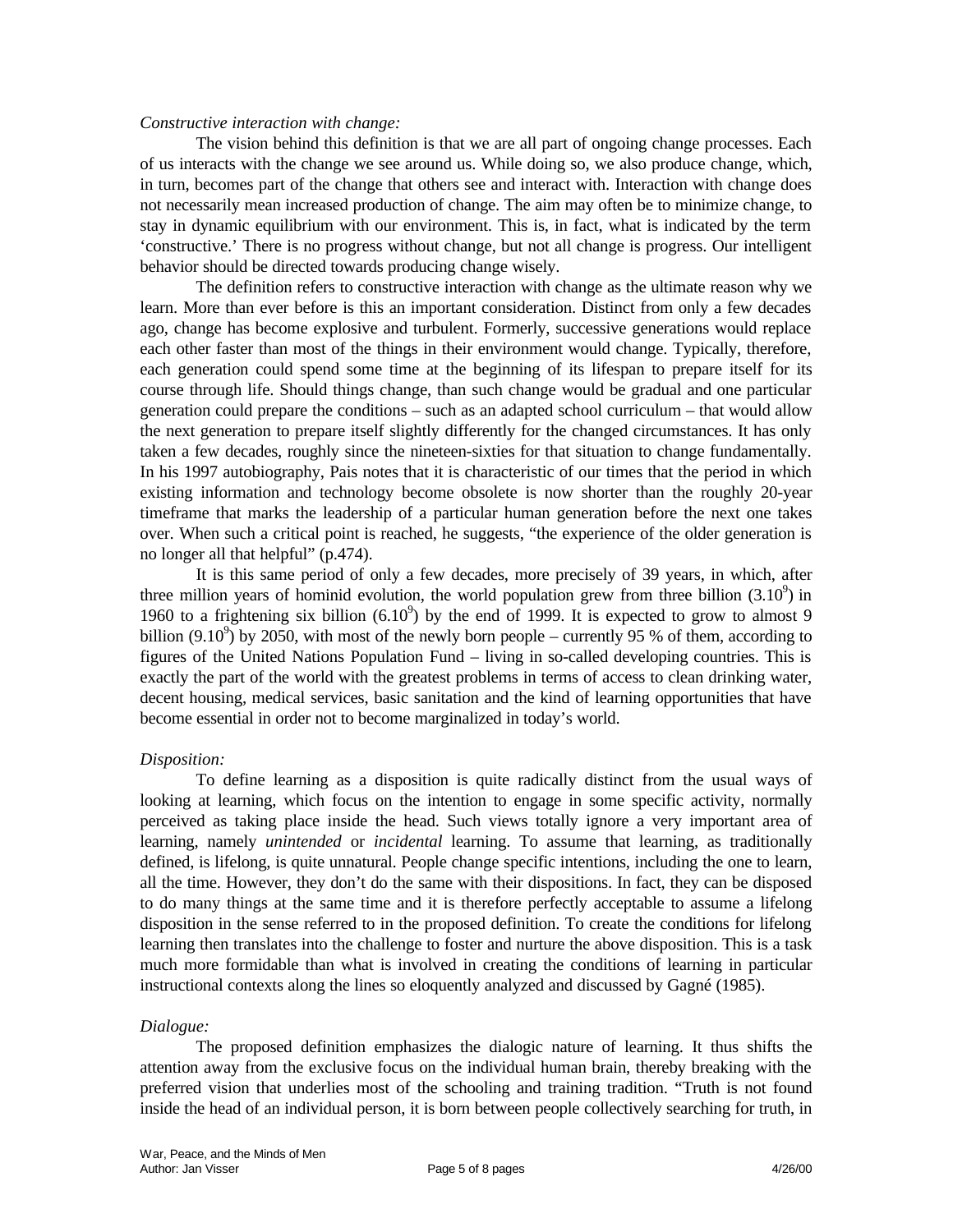the process of their dialogic interaction" (Bakhtin 1984, p.110, cited in Shotter 1997). There is no need to restrict the notion of dialogue to what takes place between individuals. It equally involves functionally integrated groups of people, i.e. learning social entities. It also includes the dialogue of individuals – as well as learning social entities – with their biological or physical environment, as several millennia of history of scientific and technological development convincingly demonstrate.

## *Beyond the individual:*

As already mentioned above, I refer to the disposition to engage in continuous dialogue in the context of varying levels of social organization, ranging, as far as human learning is concerned, from the individual to humanity at large. It notably includes the idea of organizational learning (see e.g. Senge, 1995) as well as the vision developed by such social entities as entire cities<sup>4</sup> and districts to become learning cities or learning districts. While the term 'learning society' is now frequently used, its common meaning is that of a society in which there is a strong focus on the importance of learning. It does not necessarily mean that such a society sees itself as a functionally integrated whole that is as such in continuous dialogue with its environment so as to develop its intelligent behavior to interact constructively with change. I suggest that it is important that such an added meaning of the term 'learning society' be urgently developed. Wherever groups of people – however small or large – develop a common vision and functionally self-organize themselves to pursue that vision, there is an opportunity for such social entities to become learning social entities.

To be clear, this does not mean loss of identity on the part of the individuals or the smaller social entities that are functionally part of larger entities. To understand this, it is important to recognize that individuals are not separate from their social context. Individuals and the social entities in which they are functionally integrated are each other's dialectical counterparts. Similarly, smaller social entities that are functionally part of larger entities are dialectically intermediate between those larger structures and the smaller entities – including individuals – that are its own functional parts. There can be no functional social integration at any level without the concurrent development of a strong sense of identity at the levels of social organization hierarchically subordinated to it. This then leads to a vision of a *learning ecology*, in which the disposition for continuous dialogue is present at and between all different levels of social organization.

#### **War, peace, and the social organization of the mind**

The ability to constructively interact with conflict is crucially important for our times. The century that has just drawn to an end has seen unprecedented levels of destruction and annihilation deliberately engaged in by the human species. It has also seen a rise in consciousness about our capacity at self-destruction, either willfully on the part of some or less willfully on the part of us all because of our inability to get functionally organized at all levels to interfere with the gradual destruction of our planetary habitat. Reflection on our past and our visions of who we are and where we want to go should now lead us to a serious reconsideration of what it means to be learning, not only as individuals, but at all different levels at which we socially organize ourselves.

War and peace are not to be seen in isolation. They are phenomena that co-evolve with how we evolve socially, economically, technologically, spiritually and in a whole lot of other respects. These co-evolutionary phenomena are reflected in how we behave as individuals as well as how we behave at different higher levels of social organization. To deal with them effectively we must realize our learning potential at all these different levels of organizational complexity and undertake the huge task to start developing our dialogic efficacy at all these levels, aiming at sustained intelligent behavior to interact constructively with conflict. This is no small order, but it

 $\overline{a}$ 

<sup>&</sup>lt;sup>4</sup> See for instance Jain and Jain (1999).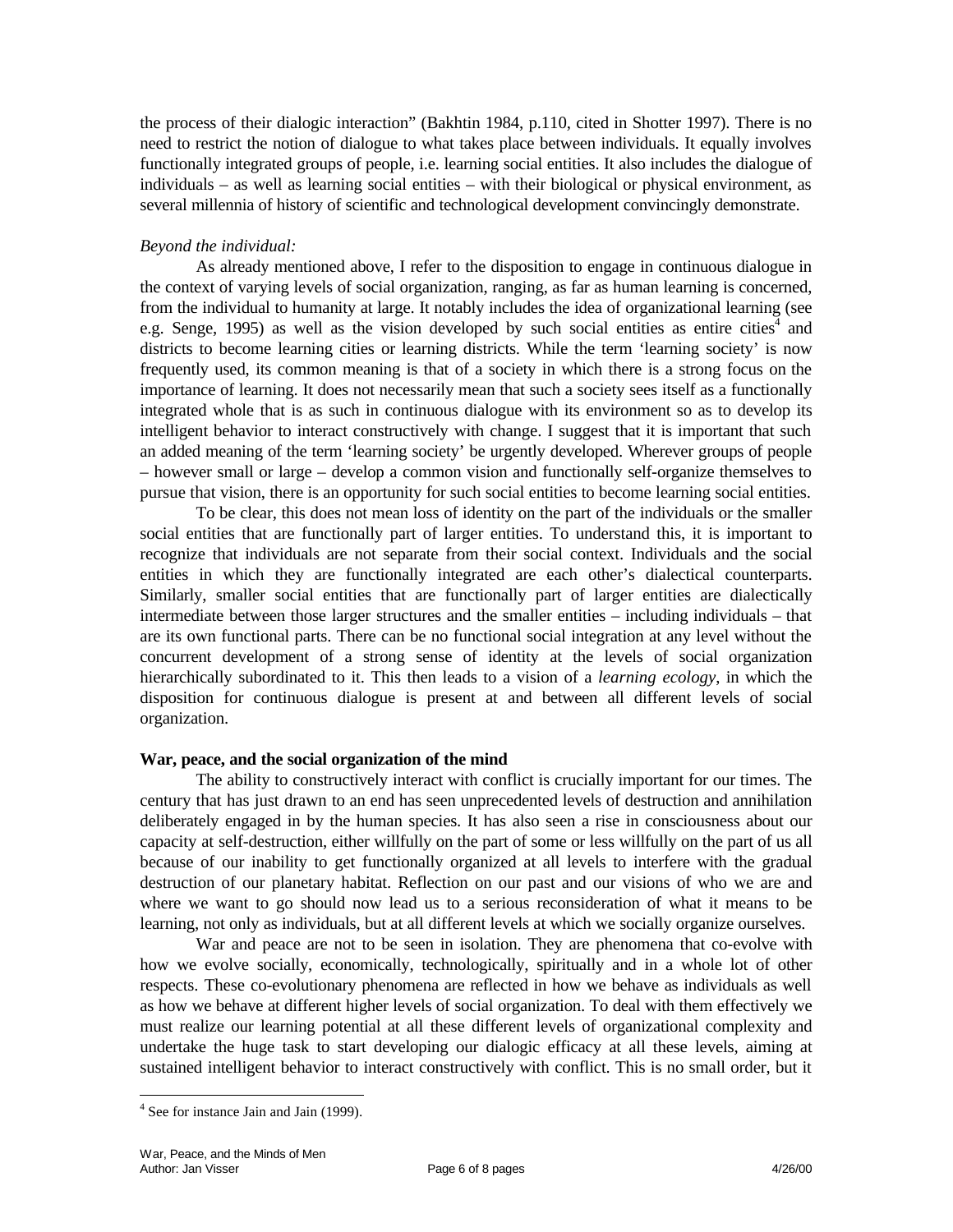is one worth the material and intellectual resources currently spent on the development of war and peace by military means.

#### **References**

- Adams, D. (Ed.) (1991). *The Seville Statement on Violence: Preparing the ground for the constructing of peace*. Paris, France: UNESCO.
- Badescu, H. & Nicolescu, B. (Eds.) (1999). *Stéphane Lupasco: L'homme et l'oeuvre*.Paris, France: Éditions du Rocher.
- Bakhtin, M. M. (1986). *Problems in Dostoevsky's poetics*. Edited and translated by C. Emerson. Minneapolis, Minn: University of Minnesota Press.
- Gagné, R. M. (1985). *The conditions of learning*. New York, NY: Holt, Rinehart and Winston.
- Jain, V. & Jain, M. (1999). *Udaipur as a learning city*. Draft project concept paper. Udaipur, Rajasthan, India: Shikshantar: The Peoples' Institute for Rethinking Education and Development. Also online. Available http://www.learndev.org [1999, September 19].
- Kauffman, S. (1995). *At home in the universe: The search for the laws of self-organization and complexity*. New York, NY: Oxford University Press.
- Koestler, A. (1989, originally published in 1967). *The ghost in the machine*. London, UK: Penguin Group.
- *Learning Development Institute*. Online. Available http://www.learndev.org [1999, September 19].
- *Learning Without Frontiers*. Online. Available http://www.unesco.org/education/lwf/ [1999, September 19].
- Nicolescu, B. (1996). *La transdisciplinarité Manifeste*. Paris, France: Éditions du Rocher.
- Pais, A. (1997),. *A tale of two continents: A physicist's life in a turbulent world*. Princeton, NJ: Princeton University Press.
- Pinker, S. (1997). *How the mind works*. New York, NY: W. W. Norton & Company.
- *Santa Fe Institute Publications*. Online. Available http://www.santafe.edu/sfi/publications/ [1999, September 19].
- Senge, P. M. (1990). *The fifth discipline: The art and practice of the learning organization*. New York, NY: Doubleday.
- Shotter, J. (1997). The social construction of our 'inner' lives. *Journal of Constructivist Psychology*, *10*, 7-24. Also Online. Available http://www.massey.ac.nz/~ALock/virtual/inner.htm [1999, March 16].